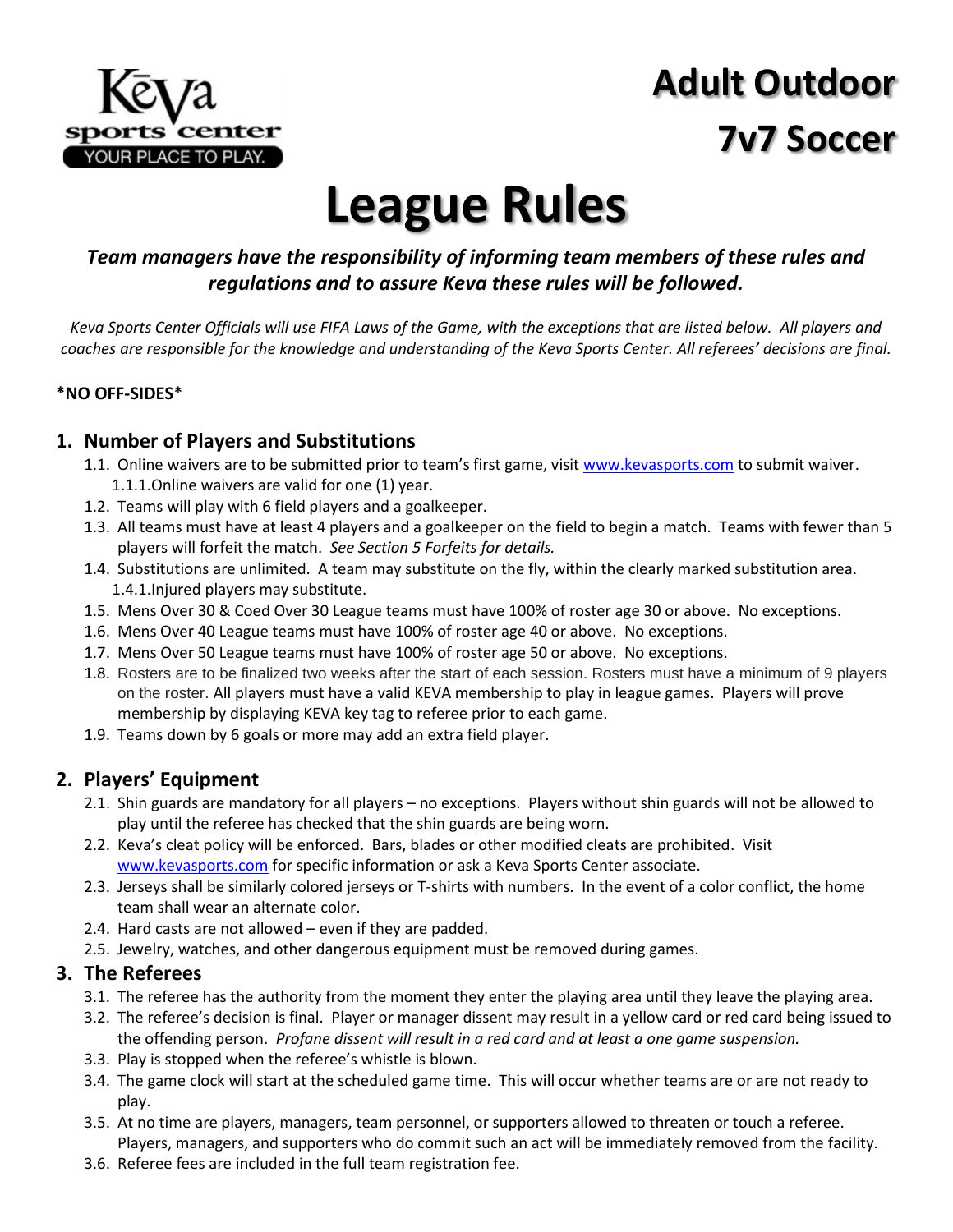#### **4. Duration of the Game**

- 4.1. 25 minute halves with a 3-minute halftime.
- 4.2. There will be no overtime. Tied scores stand as such.
- 4.3. The game clock shall begin running at the scheduled start time for EVERY match. Teams can expect shorter playing time if:
	- 4.3.1.One or both teams are not set to kick off at the scheduled time.
	- 4.3.2.An injury occurs in which medical attention is required.
	- 4.3.3.Any unforeseen event that temporarily interrupts the field or referee availability.
- 4.4. Either the facility manager on duty or the referee may terminate the game at any time due to the conduct or actions of either team or its supporters if the referee deems that such conduct or actions are detrimental to the game.
	- 4.4.1.The team responsible for the referee terminating the game will forfeit and the other team will be declared the winner.

#### **5. Forfeits**

- 5.1. No refunds or credits of registration fees will be given to either team for forfeited games.
- 5.2. Any team that does not have at least 5 registered players on the field ready to play, within 5 minutes after the scheduled starting time of the match, shall forfeit the match. The opposing team will be declared the winner of the match by a 3-0 score.
- 5.3. If neither team has at least 5 registered players on the field ready to play by 10 minutes after the scheduled starting time of the match, both teams will forfeit and no winner will be declared.
	- 5.3.1.Teams may request that the referee remain and officiate a "friendly match" with the players on hand who desire to play.
- 5.4. If needed, each team will be allowed 1 reschedule to be used in the regular season. After the reschedule is used, any no show or cancellation will result in an automatic forfeit and will NOT be rescheduled. If you are rescheduling, you will need to contact KEVA at 608-662-7529 by 12pm the day before your scheduled game (Please plan accordingly if your game is after a Holiday as the reschedule request needs to come in on a day we are open) in order to accommodate the reschedule. KEVA does reserve the right to reschedule on an alternate day of play based on availability. If the need to reschedule is covid related, we will evaluate those situations on a case-by-case basis and do our best to accommodate as we cannot guarantee all of these games will be made up
- 5.5. If a forfeit is unavoidable, the forfeiting team may notify KEVA Sports Center prior to the scheduled match time
	- 5.5.1.The opponents of forfeiting teams retain the rights to the field for the scheduled date and time for scrimmage or practice but must notify Keva Sports Center if intending to do so. No official will be provided through KEVA Sports Center.
- 5.6. Should a team forfeit two games within one season they will be expelled from the league without refund or credit of registration fees. All remaining games will be forfeited to opponents who may utilize the scheduled field times for practice or scrimmage purposes.

#### **6. Complications Due to Weather**

- 6.1. Lightning in the vicinity of the field is grounds for immediate interruption of play. Games may be moved indoors (schedule permitting). Play may continue outdoors if 20 minutes pass without the reoccurrence of lightning.
- 6.2. Any game that is called off prior to the completion of the first half of play due to the weather will be rescheduled.
- 6.3. Any game that is called off due to the weather at half time or after will result in the score at the stoppage of play standing as the final score.

#### **7. Coed and Age Specific Leagues**

- 7.1. The High & Hard rule will be enforced in Coed Rec B, Coed Rec C, Coed Over 30, and Womens leagues.
- 7.2. Coed teams may have no more than 3 male players on field; the goalkeeper may be of either gender. 7.2.1. Coed 4 Male leagues feature the ability to add an extra male player on the pitch in place of a female. For outdoor 7v7, this means coed teams may have five (5) total men on field including the goalkeeper.
- 7.3. Mens Over 30 & Coed Over 30 League teams must have 100% of roster age 30 or above. No exceptions.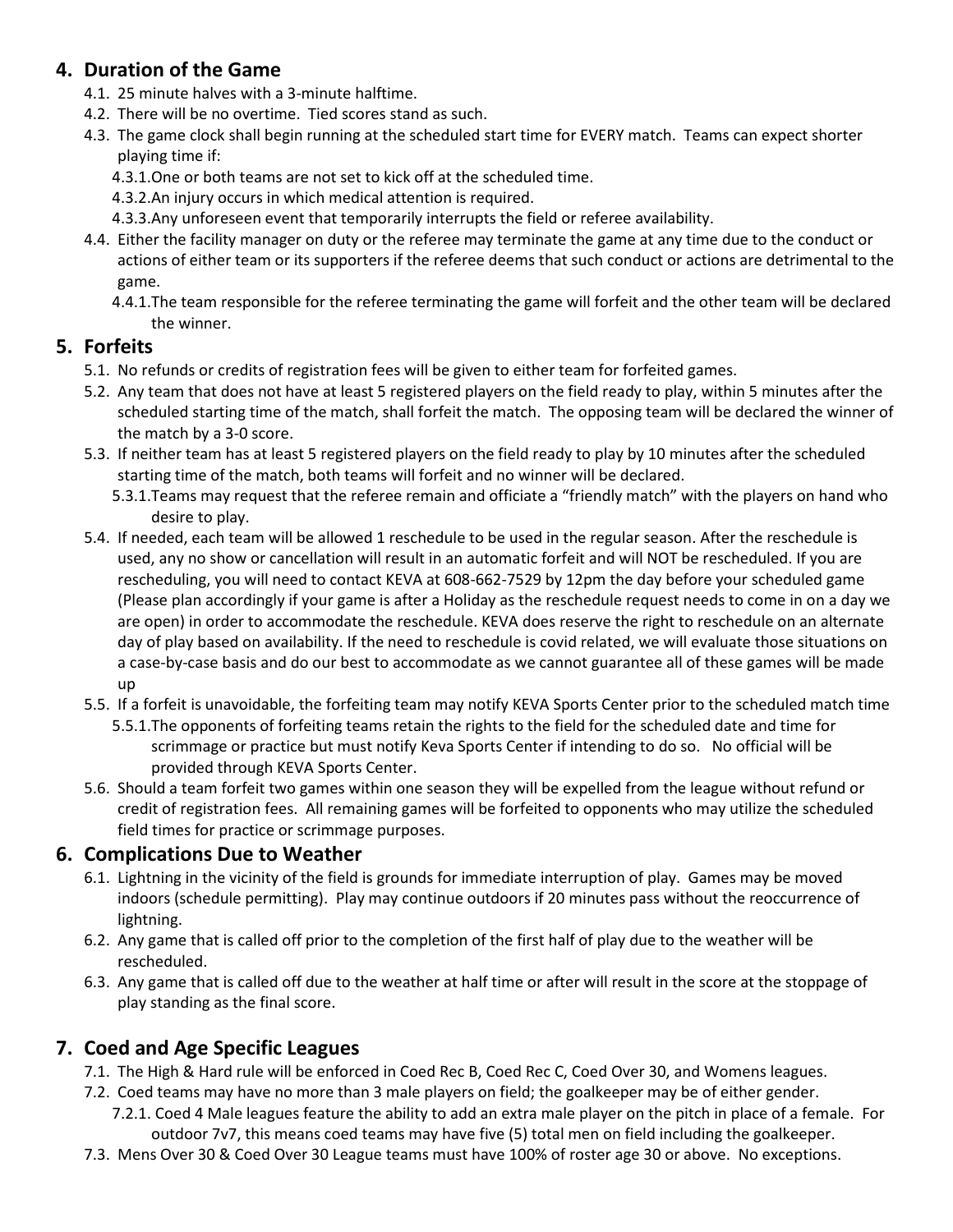- 7.4. Mens Over 40 League teams must have 100% of roster age 40 or above. No exceptions.
- 7.5. Mens Over 50 League teams must have 100% of roster age 50 or above. No exceptions.

#### **8. Player Conduct Rules**

- 8.1. A player who intentionally commits any of the following offenses will be penalized and a direct free kick will be awarded to the opposing team from where the infraction occurred:
	- 8.1.1.Jumps at an opponent.
	- 8.1.2.Holds an opponent.
	- 8.1.3.Pushes an opponent.
	- 8.1.4.Intentionally plays the ball with his or her hand or arm.
	- 8.1.5.Strikes or attempts to strike an opponent.
	- 8.1.6.Charges an opponent.
	- 8.1.7.When tackling an opponent, makes contact with the opponent before touching the ball.
	- 8.1.8.Kicks or attempts to kick an opponent.
	- 8.1.9.Trips an opponent.
	- 8.1.10. Spits at an opponent.
- 8.2. Any of the following fouls committed by a player will result in an indirect free kick.
	- 8.2.1.Dangerous play (high kick, sliding, etc.).
	- 8.2.2.Obstruction.
	- 8.2.3.Handling of pass-back by the goalkeeper.
	- 8.2.4.Handling the ball by the goalkeeper again after it has been released from his/her possession and has not touched any player.
- 8.3. **Yellow card** is a warning. It will result in a 2-minute penalty to be served by the offending player(s) and their respective team(s) playing shorthanded for the duration of the penalty. That team will play shorthanded until 2 minutes has passed or a goal has been scored against them.
- 8.4. **Red card** will result in ejection from the current game, the offending player's team(s) playing shorthanded, *and* a minimum one week suspension regardless of the number of teams that player is on. The team will play shorthanded for no more or no less than five minutes, regardless of the number of goals the other team may score. The ejected player must leave the bench area and may be asked to exit the facility. Players persistently carded may receive longer suspensions. If a player on the bench receives a red card, the team must remove a player from the field and continue to play shorthanded for 5 minutes. Substitutions can continue as normal.
- 8.5. **High & Hard Rule**: Any hard kick that is made above waist height when opposing players (other than the goalkeeper) are near the path of the ball will be ruled illegal. This rule does not apply when the kicking player is shooting directly on goal with only the goalkeeper in the path of the ball.
	- 8.5.1.This rule is to be in effect for Adult League games involving Coed Rec B, Coed Re C, Coed Over 30, Womens leagues.
- 8.6. Slide Tackling is not allowed in any league.
- 8.7. Fighting will not be tolerated. Violators will be issued a red card, and may be prohibited from any future participation at Keva Sports Center.
- 8.8. Any player or manager that must be removed from league play or the building because of misconduct will not be refunded for league fees.
- 8.9. Kick offs may travel forwards or backwards.

#### **9. Miscellaneous**

- 9.1. Keva Sports Center management reserved the right to expel a player or manager from league play for gross violations of the Laws of the Game, the League Rules, or damages to the property of Keva Sports Center.
- 9.2. Management reserves the right to change the League Rules at any time to make outdoor 7v7 league play safer and more enjoyable for all participants and spectators.
- 9.3. A \$300 deposit must be paid prior to the registration deadline in order to register a team into a league. The deposit will be credited toward the registration fee. Fees will not be refunded to any team canceling within 3 weeks of league starting.
- 9.4. League fees include Wisconsin sales tax.
- 9.5. All league fees must be paid in full before the start of the first game. A late fee of \$25 will be assessed to the team if the balance is not paid prior to the first game, and the team will not be allowed to play in game two until the balance is paid.